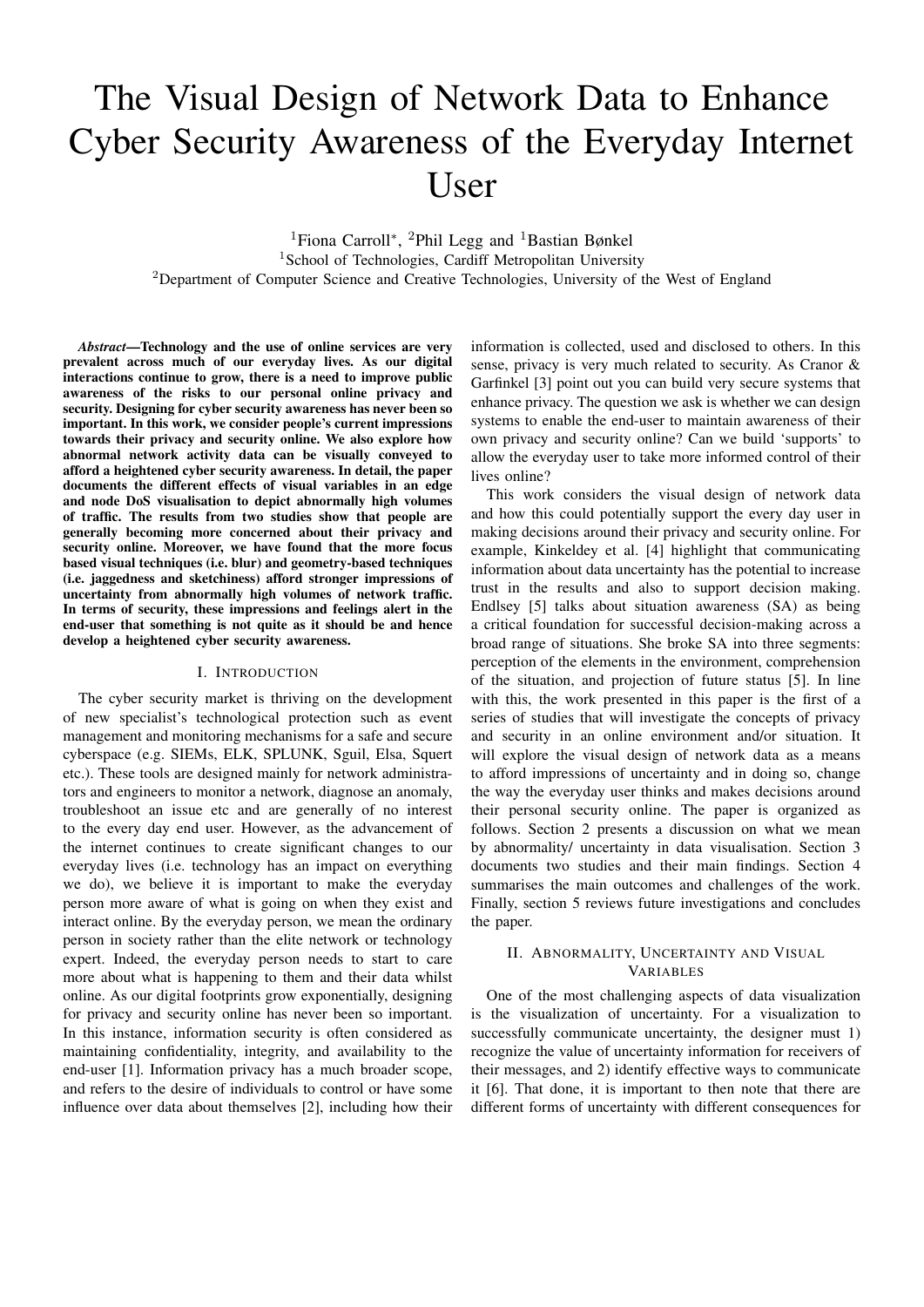behaviour and learning and also the processing of uncertainty highly depends on situation and context [7]. When it comes to the internet and network data, the volume, velocity and variety of data available can be massive. As a result, large-scale networks have become increasingly challenging to manage and in terms of security awareness and monitoring, network administrators face the difficult task of continuously checking their networks for abnormal behaviour and suspicious activities. Like in the business world, abnormal activity can be closely linked to uncertainty (e.g. abnormal trading volume around earnings announcement periods increases with the level of market uncertainty [8]). Indeed, uncertainties in network data can impact the network administrators and how they reason and understand the analytical outputs. As Griethe and Heidrun [9] highlight there could be errors in measuring and/or logging devices or simulation runs, statistical variations, unavoidable or for performance reasons intended losses in the transformation or even in the presentation of the data. Uncertainty 'arises from both an imperfect understanding of the rare events and processes, and the imperfect, out-of-date, and incomplete data that one must work with in order to try and understand these events and processes' [10, p.1].

In terms of cyber security awareness of the everyday person, this paper focuses on how we might design for abnormal network behaviour; the authors feel that communicating the uncertainty caused by abnormal network activity could improve judgements and decisions made whilst online. Kinkeldey et al. [4] describe uncertainty visualisation approaches using three main dichotomies: coincident/adjacent; intrinsic/extrinsic; and static/dynamic. Intrinsic techniques alter the existing symbology to represent uncertainty, basically through manipulation of visual variables, e.g. colour value [4]. We feel that visualising the uncertainty caused by a network's abnormal behaviour has the potential to inform the security decisions made not only by the network administrator but also by the everyday user. As research indicates displaying uncertainty has the power to improve trust and decision-making in everyday contexts [11]; an enhanced network visualization - focusing on the representation of uncertainty - could be used to support the confirmation of analytical facts whilst also help to discover yet unknown abnormalities within the raw data. By better understanding how people cognitively work with uncertainty in the knowledge-construction and decision-making process, it could be possible to better direct the efforts to represent uncertainty in network visualisations. [10].

A network can be defined as a set of nodes that are connected by a set of edges [12]. Decker at al. [13] highlight three entities on the network in which uncertainty may exist in various forms: nodes (actors on the network), edges (connections between nodes), and subnets. He points out that nodes have a variety of categorical (e.g. type), discrete (number of users or peripherals), and continuous variables (bandwidth, trust, et al.) and similarly, edges have categorical properties such as connection (existence) and communication protocols used [13]. Our previous works have explored how non-expert users use visualisation techniques for examining home net-

working traffic [14], and also how networking traffic can be visually mapped to familiar concepts for non-experts, such as a cityscape, to encourage inspection of network activity for improve situational awareness at home [15]. In this research (study 2), we extend on this work to focus on the network edges and in particular how the PCAP data is mapped to the visual designs of the edge to allow us to not only represent the amount of traffic travelling along that connection but also in doing so, to afford uncertainty about the incoming traffic to indicate activities of interest. Indeed, network and network traffic data is complex but visualizing uncertainties in network data can provide valuable insight into the network activity and what could actually be happening. Uncertainty has been described to include statistical variations or spread, errors and differences (i.e. minimum maximum range values), noisy or missing data [16]. In itself, data can be inherently uncertain, due to error, noise or unreliable sources [17]. However, when network activity is abnormal, it is critically important that analysis tools, including information visualization tools, make users aware of the presence, nature, and degree of abnormality and hence uncertainty about the data as these factors can greatly impact decision-making around network security [18]. In fact, as data is pre-processed, transformed, and mapped to a visual representation, this uncertainty can be compounded and propagated, making it difficult to preserve the quality of data along the reasoning process [17].

The National Institute of Standards and Technology (NIST) wrote a standards report in 1994 which identified two categories of uncertainty according to the method used to estimate their numerical values, these two categories included those which are evaluated by statistical methods and those which are evaluated by other means [19]. Olston and Mackinlay [18] advocate that to convey this *statistical* uncertainty, it is appropriate to display the most likely value along with error bars or other glyphs and then to convey what they call *bounded* uncertainty, they advocate a systematic technique based on widening the boundaries and positions of graphical elements and rendering the uncertain region in fuzzy ink. Boukhelifa et al. [20] go on to show that some variables are considered more intuitive for visualising uncertainty, they provide an easier reading of uncertainty. Indeed, visual variables such as size, colour (colour saturation), value, texture, focus, blur are all aesthetic features that have been used to depict uncertainty. As MacEachren [21] details size and value are the most appropriate for depicting uncertainty in numerical information, while color (hue), shape, and perhaps orientation can be used for uncertainty in nominal information. As Brown [22] notes blurring has the most immediate and intuitive mapping to uncertainty, as it simulates the visual percept caused by an incorrectly focused visual system. Needless to say, the task of including the additional uncertainty information into an existing or new visualization while maintaining ease of comprehension for both the data and the uncertainty is not easy [23].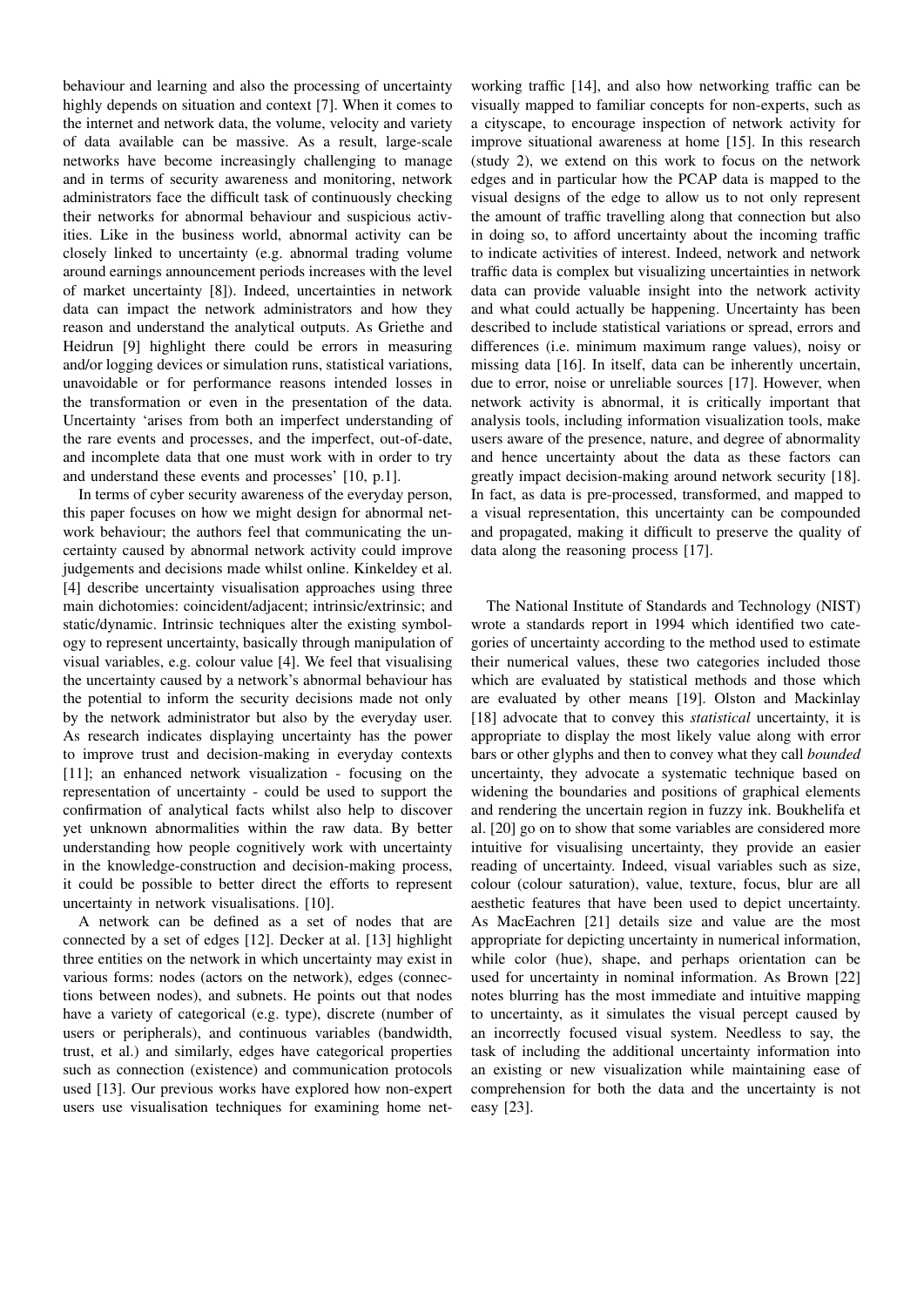## III. STUDY 1 AND 2

Visualising uncertainty has been described as one of the most challenging aspects of data visualization (i.e.there is still not a comprehensive understanding of the parameters that influence successful uncertainty visualization [24]). However, one thing is sure and that is the fact that decision-making is improved from understanding the uncertainty in the data and information being used [25]. That includes decision outcomes, correctness of decisions, kinds of errors made, decision time, confidence in a decision, willingness to make a decision, how much workload decision- making causes and finally how a decision is made [25]. This research is divided in two parts; Study 1, explores people's thoughts and feelings on their own online privacy and security and how it might be improved. Study 2 explores the visual design of a Network Denial of Service (DoS) attack (using an edge and node structure) to afford uncertainty amongst participants. Denial of Service (DoS) attack or Distributed Denial of Service (DDoS) attack is a type of network attack that attempts to make a target computer unavailable to the intended users on the Internet (i.e. by overwhelming it with large amounts of traffic that it is unable to handle) and research highlights that human monitoring and analysis is crucial because the attacks have grown increasingly more sophisticated [26]. This study focuses on the visual design of the edge in the visualisation (i.e. visual variables are used to represent the abnormal high volume of traffic being sent by a node) and in doing so, the aim is to afford an uncertainty amongst participants.

#### *A. Study 1*

This is a preliminary study with the specific goal to explore student's perceptions, opinions and attitudes towards online privacy and security. It took place at Cardiffmet University in spring 2019 and aims to give some initial insight into individuals' understanding of their personal privacy and security online and how they might improve it. Seventeen master students (six female and ten male participants) from computing backgrounds between the ages of 18-45 years completed the study. The study took approximately fifteen minutes in duration. The experimental procedure was approved by the Ethics Board of School of Technologies, Cardiffmet and subjects provided written consent for study participation and the academic use of de-identified data.

*1) Data Collection:* The study was conducted using the Qualtrics online survey software. Participants were presented with a series of sixteen questions. To detail, questions such as the following were asked: *What do you understand by internet privacy?*, *How concerned are you about exposing yourself to potential risks?*, *In your opinion, what type of data do websites/ online organisations collect about you?* The study also collected data on participants descriptions of *what they think their user profile would be (i.e. who the machine thinks you are)?*. Finally, participants were were asked to rate the importance of... *to protect online personal privacy?*, *that online activity is safe and secure*, *to know how my devices*

# *communicate online*, *to have control over how my devices communicate online*.

*2) Findings:* When asked *What do you understand by internet privacy?* The responses were interesting in that they were generally based around data and keeping it safe: it is about ensuring that 'the information and data we transmit over the network is safe' and that 'consumer sensitive data that should not be shared'. Participants aligned their understanding of 'internet privacy' very much around their own personal data, that is was about 'keeping my information safe', 'personal information should be secured' and 'Keeping my own personal data, and especially social media posts private or limited to the domain I want. Keep things private and secure for the purposes I intend and no other use'. They saw it as their own personal right 'your right to maintain your privacy at all time whenever you access platforms on the internet'. Other participants started to question the ownership of the data and went as far as saying 'You have right to access your information but if put your information online, it is no longer your property. This is on the internet forever'. The thinking started to move to the notion that they themselves might be the reason why their privacy is being compromised as they themselves are putting the information online 'if someone can see my information which have been put online by myself'; one participant addressed the need for 'authorised access to resources on the internet'.

Moreover, fifteen of the participants clearly stated that they did not think that their data was safe online. When asked *In your opinion, what type of data do websites/ online organisations collect about you?* The findings show that participants felt that a range of personal data was collected: 'everything they can, type from websites e.g. shopping online, education categories etc.)'. This included personal information (i.e. names, ages, addresses, mobile numbers, friends) to shopping records to 'habits, related info, personal details, likes, wants, needs, recent searches, contact relationships... Limitless'. A few participants mentioned the generation of user profiles and the collection of data from their search and browsing histories to enable organisations with enough data to build a 'profile of my online habits and interests'. When asked what they thought their user profile would be (i.e. who the machine thinks they are)? One participant confidently shared 'Music lover, tech and social enterprise enthusiasts, Podcasts and software Engineer, sneaker head', another imagined a profile like 'Reckless money spender, and information seeker'. What is clear is that all participants felt it would be an amalgamation of all their data, it would 'Reflect of my activities, things I like', it would be a 'Set of personal data and private information as if am a product'. One participant simply said 'human'.

*3) Conclusion:* From the findings, it is clear that participants are concerned about their online privacy, however, there is an underlying sense that not everyone knows how they might take control of their privacy online. When questioned if they would consider a privacy/ security monitor that they could use to check their network for malicious behaviour, ten participants (including two participants with a maybe) would consider it.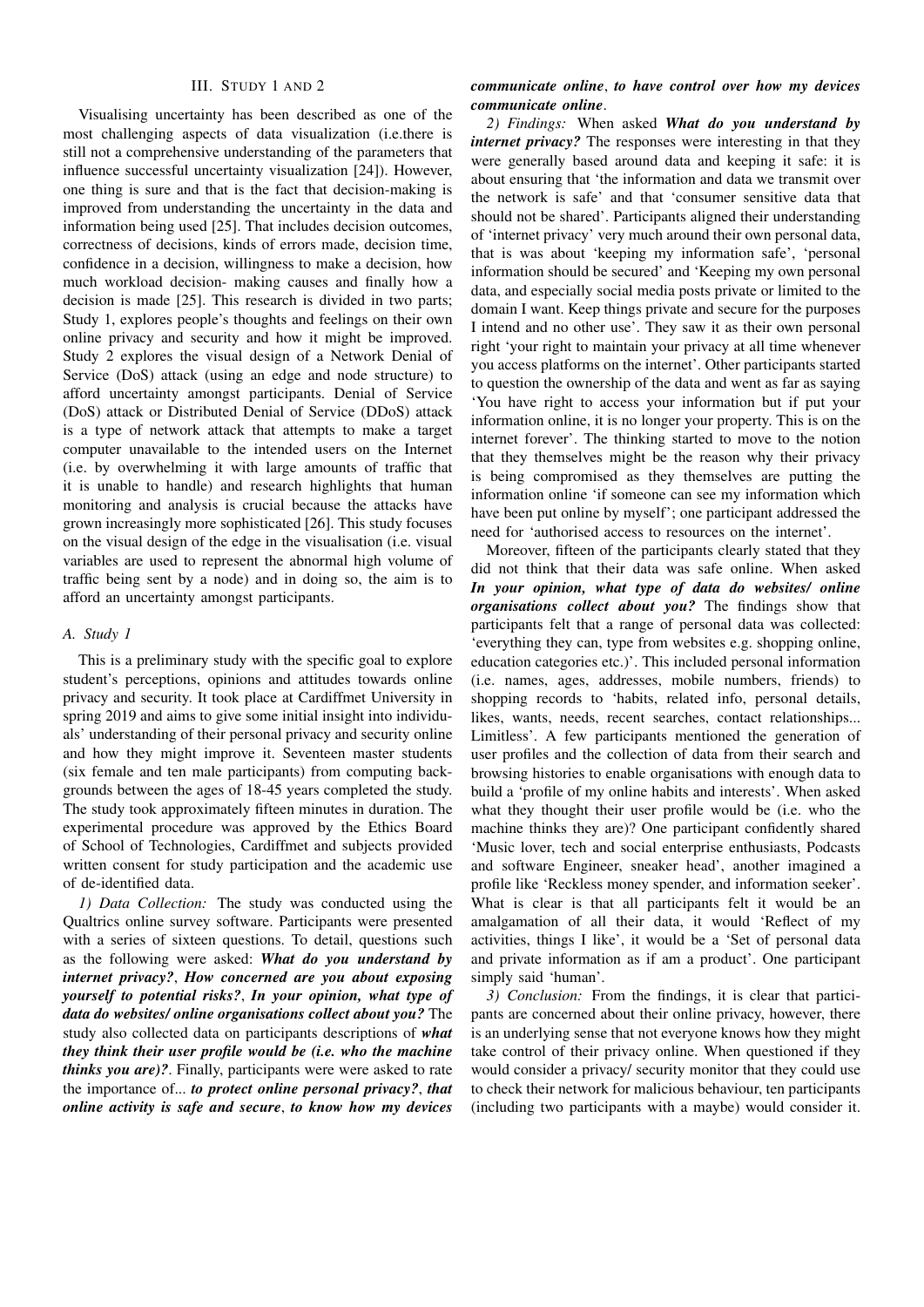The question we ask is: 'Are these online experiences designed effectively to make people care about/ take control of their privacy?' The next study will explore the visual design of a DoS attack to afford uncertainty amongst participants as a way of heightening their cyber security awareness.

# *B. Study 2*

This study will explore how visual variables (i.e. sketchiness, blur, tone and others) can be used in the visualization of DoS attacks to communicate uncertainty amongst participants. This a type of security threat was chosen purely for its capacity to have a big impact on the online experience of the end user. The DoS attack has the potential to exhaust online resources and thereby, violating the availability (one of the security components) of the online experience for the end-user (something the end-user has very little knowledge or awareness of). The study took place at Cardiffmet University in the autumn of 2019. Thirty undergraduate students (one female, twentynine male participants) from computing backgrounds between the ages of 18-35 years completed the study. The study took approximately thirty minutes in duration.

*1) Experimental Design:* To create these visualisations (see fig 1-7), a SYN Flood pcap file was generated in Kali Linux using Hping3, TCPdump and Wireshark. Hping3 was used to produce the packet data (i.e. it sent 30,000 packets of syn requests with a different false IP Address for each one), TCPdump was used to capture the traffic and then Wireshark was used to inspect the PCAP file. The DoS attack lasts for a minute and a half of normal browsing, thirty-forty seconds of flooding, followed by a minute or so of normal browsing. Approximately 30,000 different hosts are simulated, however they only send a single packet each. This has been condensed in the visualisation to ten hosts (including the victim host, regular hosts and attacking host/s). The amount of data that each host is sending is represented through a visual variable on the edge in the visualisations. For example in the blur visual variable, the regular host communication (regular traffic) is solid whilst the attacking host communication (excessive amounts of traffic) is blurred etc. To achieve this, a python script is used to extract the data from the PCAP files, for the regular hosts it groups the data by two second intervals whilst for the attacking hosts the data is grouped in intervals of one microsecond. Presently, the length and positioning of each host is random, except for the middle one (the victim host).

D3.js is used to visualise the differences between the regular traffic, and excessive amounts of traffic. The focus of this study is on exploring participant's perceptions of the visual variables (i.e. blur, hue, jagged edges, tone, saturation, scale and sketch) within the context of the DoS attack. We are particularly interested in exploring if these visual variables afford any feelings of uncertainty amongst the participants. We group these visual variables into three main categories: (1) color-based techniques that manipulate hue, saturation, or tone dimensions; (2) focus based techniques that modify contour crispness, transparency, or resolution (i.e.blur) ; and (3) geometry-based techniques that distort line marks by applying a rendering style as in jaggedness and sketchiness.

*2) Results:* When asked *In terms of the lines/links/edges between the nodes (circles), what is your first impression of this DoS visualisation? (note: the green node is the targeted node).*



Fig. 1. DoS visualisation using the blur visual variable

The findings show different impressions towards the different visual variables and hence visualisations. For the blur visual variable visualisation (see fig.1), participants were clearly aware of differences in the edges, 'I feel like some of the attacks are not as strong as the links are wider' and 'Some of the links are coming from different distances away from the target'. One participant felt that the blurred lines 'shows that something is being overwhelmed'. Other participants were not sure what was happening, they sensed an uncertainty, 'poorly design the link. don't really understand what is happening' and 'initially unsure of what the graphic is trying to represent but eventually understanding the vary strengths it's trying to signify'. In the Hue visualisation (see fig.2), it seems that



Fig. 2. DoS visualisation using the hue visual variable

participants were feeling slightly more confused. They were 'confused by all the colours', that it was 'Too colourful'. One participant noted the strong colours as 'strong attacks on the green node' whilst others felt that the colours represented groups of people 'It shows different groups are attacking the victim', 'The different coloured connections are different people trying to DoS but within the same group'. Finally, one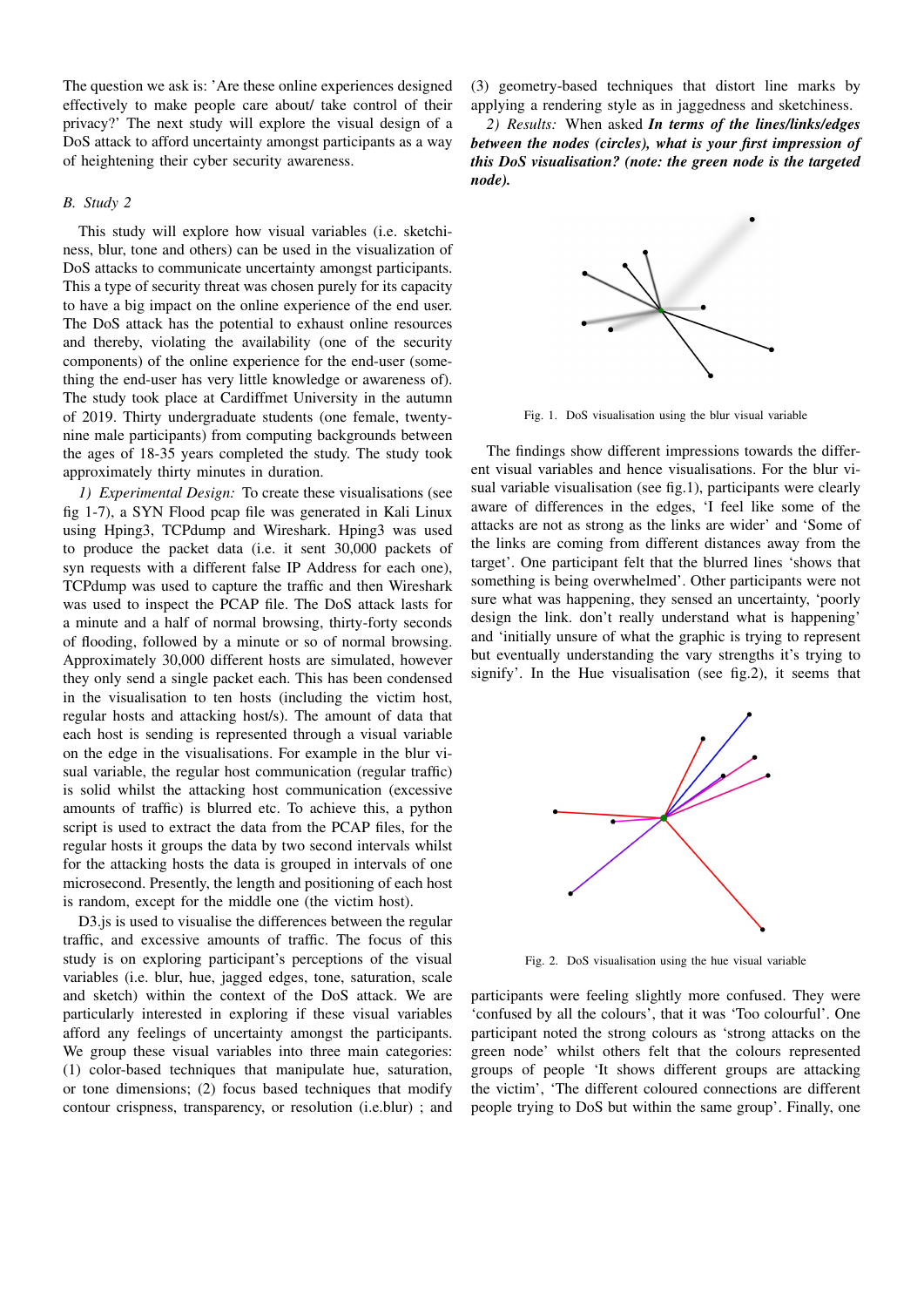participant felt the 'different colours indicate different levels of traffic'.



Fig. 3. DoS visualisation using the jagged visual variable

Interestingly, in the jagged visualisation (see fig.3), participants started to dig a little deeper (i.e. probe their understanding a little further): 'I think the attack is coming from one side', another participant felt that 'Some take alternative routes before getting to the targeted node', then another thought it was 'Multiple strong connections but different attack styles'. Needless to say, there were a few that sensed 'The scruffier lines look more menacing than the straighter lines' and 'the more ridged the line, more traffic is being transmitted'.



Fig. 4. DoS visualisation using the tone visual variable

For the Tone visualisation (see fig.4), participants felt that the 'darker lines really 'pop' and stand out, the white do not'. As a result it was interesting to see that some participants correlated the lighter tones of colour with weaker attacks and visa versa. 'I can see the different lines and that they are a different shade. Im assuming that the darker the shade the more powerful the attack is', 'The darkest ones are sending the most data'. It was clear from the findings that participants felt that 'Links have different strengths' and that they could see that 'This attempt there is many weak connections', that the tone 'shows strength'. However, contrarily to the design

intentions, they seemed to feel that the darker lines had the most traffic.



Fig. 5. DoS visualisation using the saturation visual variable

Again, in the Saturation visualisation (see fig.5), participants started to equate the different colours with different styles of attack, that 'multiple connections with different colours indicates different attack styles', 'The nodes are using different methods to attack the victim'. One participant clearly noted that 'The links are different' however, the general consensus is that the visualisation is not clear, it 'looks complicated and all strong' and 'Very basic, no labelling to tell the viewer what is happening (direction of lines)'. One participant had no idea what was going on. In contrast, participants who experienced



Fig. 6. DoS visualisation using the scale visual variable

the scale visualisation (see fig.6), clearly felt that 'some of the attacks are weaker and less direct than others', that there was 'a mixed level of different attacks due to the sizes of lines', that there 'might be the big group and other groups attacking the victim' and 'Different nodes can deliver varying amounts of traffic to the target'. In terms of the design, one participant highlighted that 'One node is different to the rest' however, another participant felt it was 'Not a good way to display the "amount" of data flowing through connections, overlapping lines is bad design'.

Finally, in the sketch visualisation (see fig.7), one participant confidently noted that 'the more ridged the links, the more traffic is being sent from the node', another felt it was 'a bit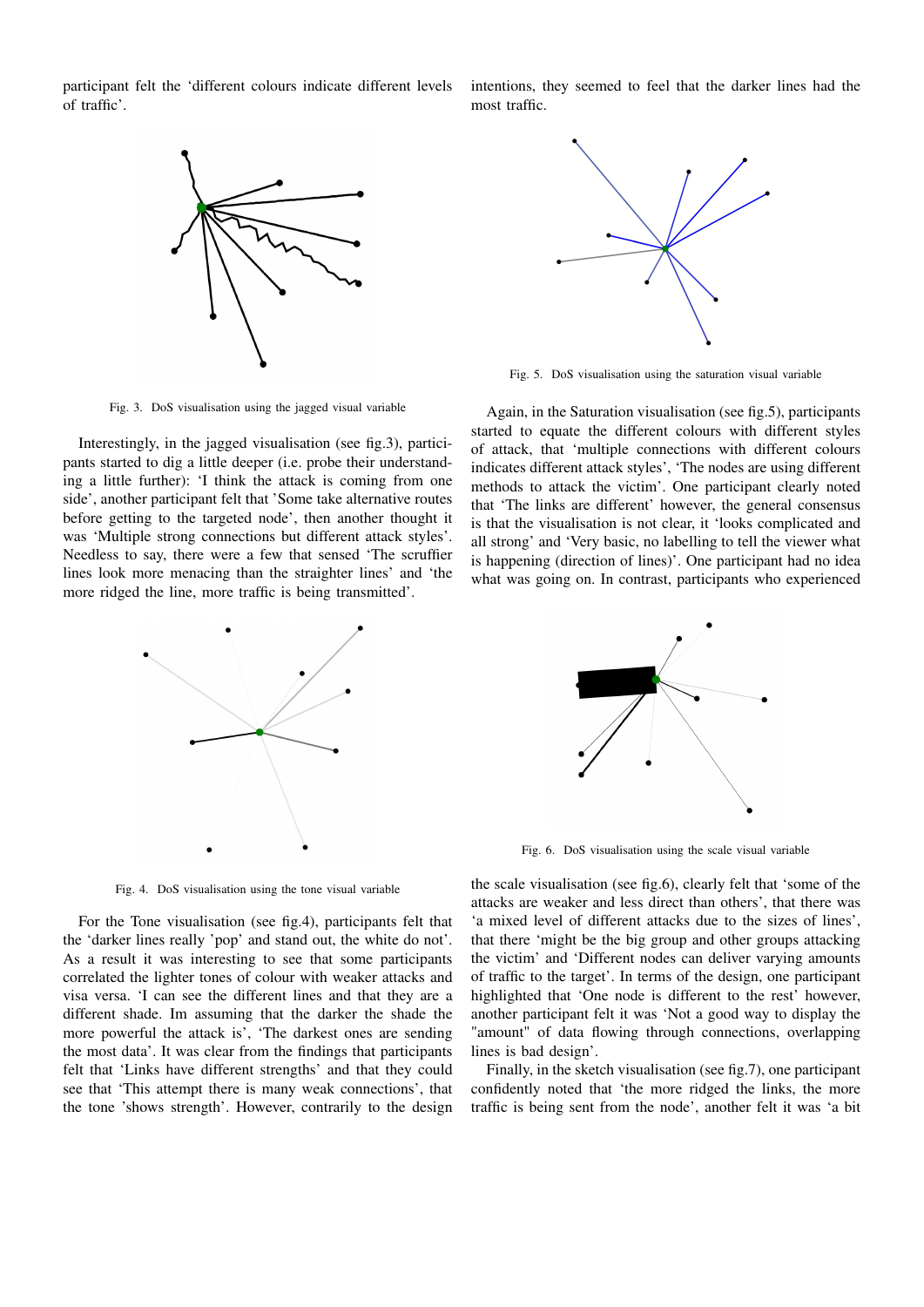

Fig. 7. DoS visualisation using the sketch visual variable

confusing, but you understand it after looking at it for a while, the 'scruffier' lines make the attack look more malicious'. Others felt that 'The links may be sent from different machines using different methods', that 'This shows that some are more powerful than others' and 'I feel like some of the links are weaker than others'.

Fig. 8. Edge with high level of sketch

#### Fig. 9. Edge with no level of sketch

*3) Conclusion:* According to French [27], stochastic, epistemological and analytical uncertainties can be addressed by modelling, data analysis and drawing in scientific and other expertise. However, ambiguities and value uncertainties are of a different character, they reflect not uncertainty in the world out there, but uncertainty about ourselves [27].This study has allowed us to identify what impressions the participants were nurturing after experiencing the DoS visualisations. More importantly, it has given us some insight into what actual visual variables triggered more deeper thoughts and feelings around the DoS attack. As we have seen uncertainty comes in many different forms, from the findings, we can see that that the hue and saturation visualisations seemed to confuse and obscure the story that the visualisation is trying to tell more so than the other visualisations. The colours are ambiguous and depending on the participant, they are affording thoughts around different groups of people, different attack styles and different attack methods as well as different levels of traffic. This is seen to create a negative effect amongst participants in that the increase in vagueness brings with it individual confusion (i.e. no clear impression about what the visual variable represents). Whilst the scale, tone, sketch and jagged visualisations offered a slightly more direct analytical sense of difference. For example, participants looking at these visualisation clearly identified that the edges were different and generally, equated them to weak and/ or stronger links.

In terms of affording uncertainty, the context/description of the DoS attack (provided to the participant) helped to link the visual variable/ edge more closely with an abnormal activity. When asked to rank the visualisations in order of their ability to show/ represent uncertainty on the network edge/ link and to warn of danger on the network? More participants chose the sketch visualisation than the other visualisations. Also when asked to rate the level of sketchiness in terms of uncertainty, thirteen participants felt that the high sketch 'edge' visualisation (see fig 8) had a strong level on uncertainty. Whilst in the fig. 9, only three participants thought it had a strong sense of uncertainty. Also, the findings from the question referring to how informed and/or uniformed they felt after the sketch visualisation shows that ten participants felt more informed, fifteen participants were neutral.

## IV. SUMMARY

This research has highlighted that generally people are becoming more concerned about their privacy and security online. However, as the participant sample for this study 1 were from computer science backgrounds, we would hope that this would be the case. The findings from study 2 are more convincing in that we have started to determine the different effects of visual variables in an edge and node DoS visualisation to depict high volumes of traffic and hence uncertainty. For example, participants found the more colour-based techniques particularly those that manipulated hue and saturation more difficult to decipher. Participants couldn't quite work out what the colours represented, they were uncertain about what was being displayed and hence the ambiguity resulted in confusion. For the more focus based techniques (i.e. blur) and geometrybased techniques (i.e. jaggedness and sketchiness), participants seemed more confidant in eliciting certain understandings which in turn engaged and guided them into a clearer mode of thinking and feeling around the volume of traffic on the edges. For example, the blurred edges gave many participants a feeling that some edges were stronger than others. Similarly, in the sketchiness and jagged visualisations, they felt that they were experiencing more menacing edges. These visualisations were clearly more effective in conveying the uncertainty that was present within the data to the participant. The next phase of work proposes to further investigate how we design for uncertainty, manipulating visual variables to make the enduser more aware that there is something a miss with their privacy and security online.

#### V. FURTHER INVESTIGATION

In terms of providing a thorough rendition what actually happens during a DoS attack, it could be argued that the visualisation designs used in study 2 have been a little inconclusive in that they have looked solely at the edge and node network structure to depict heightened volumes of traffic. The temporal aspect of the transaction has currently not been designed for. For example, the design represented in fig. 10, has started to tease out a more in-depth understanding of what is actually happening during the DoS attack. Each host is a